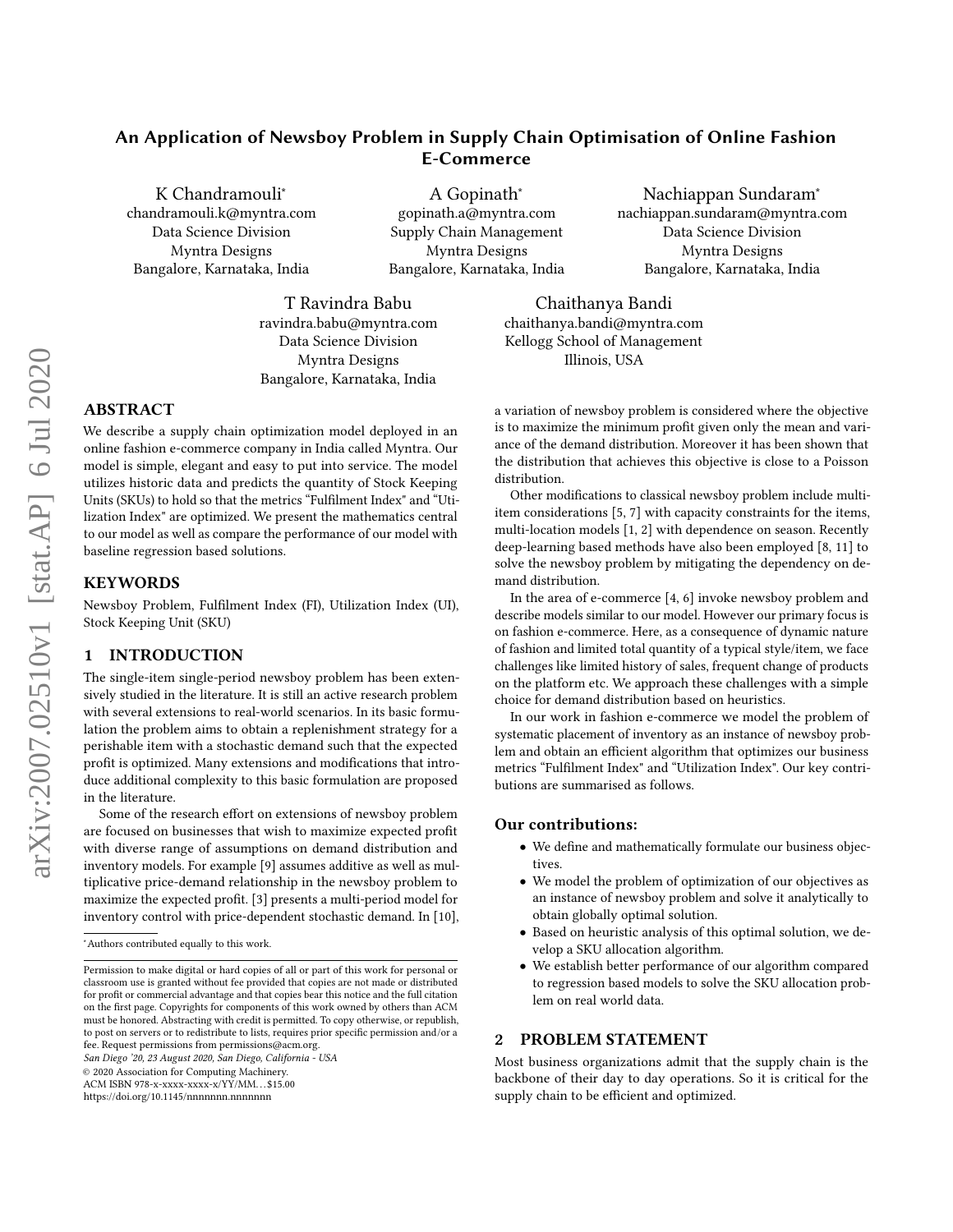At Myntra our supply chain outbound works as follows. The country is divided into clusters based on the zipcode. In each cluster a local warehouse/ Forward Deployment Center (FDC) hosts a select group of products. An order of a product from the customer of a cluster first reaches the FDC of the cluster and gets delivered if it is available at the FDC. If the product is unavailable at the FDC the order is forwarded to the central warehouse/Big Box (BB).

For better customer satisfaction through faster fulfillment of orders and efficient delivery it is essential that an ordered product be available at the FDC of the cluster most of the time. One way to accomplish this task is to hold a diverse range and quantity of products at the FDC and replenish them every week. But due to space and financial constraints it is infeasible to host a large number of products at each FDC of the country. Clearly there is a trade-off between these two requirements. The following definitions quantify these requirements.

#### DEFINITION 1. Fulfilment Index (FI):

It is defined as the ratio between number of SKUs delivered from the FDC of the cluster and number of SKUs ordered from the cluster in a week.

$$
FI(cluster) = \frac{\#Delivered SKUs \text{ in the week}}{\#Ordered SKUs \text{ in the week}}
$$

DEFINITION 2. Utilization Index (UI): It is defined as the ratio between number of SKUs predicted for sale by the model for a given FDC in a week and number of SKUs delivered from the given FDC in the previous week.

$$
UI(cluster) = \frac{\#predicted SKUs for the week}{\# SKUs sold in the previous week}
$$

Now from the definition of FI it is clear that the metric measures the efficiency of our storage. Higher values of FI signify efficient storage of high demand products and better customer service for the customers of the FDC cluster. On the other hand UI measures the space efficiency or congestion at the FDC. Moreover the ability to control this metric, accomplished by incorporating a tunable parameter  $r$  in the solution, accounts for fluctuations in manpower allotment for the SKU movement. High UI for large number of weeks signify that the FDC is getting congested. In summary a FI of 100% at 1 UI is an ideal situation where every week all the items moved to FDC are sold completely.

Also observe that FI and UI are dependent metrics. For example higher values of UI account for large and diverse range of products at FDC thereby ensuring higher values of FI but with significant storage cost as well as eviction cost of unsold items. Our objective is to come up with a solution that maximizes FI and minimizes UI simultaneously. We achieve this objective by modeling our problem as an instance of newsboy problem.

#### 3 SOLUTION

First we define approximations for the FI of a cluster and UI of a cluster at the level of SKU and model the reduced problem as an instance of newsboy problem. To begin we setup some notation.

Given a SKU, denote by

- D : Demand random variable of the given SKU
- f : Probability density function of D with support in  $(0, \infty)$
- $F$ : Cumulative distribution function of  $D$
- q : Quantity of a given SKU to be transported to the FDC
- s : Last week sales of SKU
- $r$  : Relative importance between FI and UI
- $E$  : Expectation with respect to  $F$

Similar to FI/UI of a cluster we look into FI/UI of the given SKU.

$$
FI(SKU) := \frac{\text{\#Deliveries of the SKU in the week}}{\text{\# Orders of the SKU in the week}} = \frac{\min\{q, D\}}{D}
$$
\n
$$
UI(SKU) := \frac{\text{\#Predicted quantity of the SKU for the week}}{\text{\#Quantity of the SKU sold in the previous week}} = \frac{q}{s}
$$

To achieve the objective consider the following allocation function of  $q$ ,  $a(q)$ .

$$
a(q) := \mathbb{E}\left[FI(SKU) - r \, UI(SKU)\right]
$$
  
\n
$$
= \mathbb{E}\left[\frac{\min\{q, D\}}{D} - r\frac{q}{s}\right]
$$
  
\n
$$
= \mathbb{E}\left[\frac{\min\{q, D\}}{D} \mathbb{1}_{\{D \le q\}} + \frac{\min\{q, D\}}{D} \mathbb{1}_{\{D > q\}} - r\frac{q}{s}\right]
$$
  
\n
$$
= F(q) + q \mathbb{E}\left[\frac{1}{D} \mathbb{1}_{\{D > q\}}\right] - r\frac{q}{s}
$$
  
\n
$$
= F(q) + q \int_{q}^{\infty} \frac{1}{x} f(x) dx - r\frac{q}{s}
$$

THEOREM 1.  $q^*$  given by  $\int_{q^*}^{\infty}$  $\overline{a}$ 1  $\frac{1}{x}f(x)dx = \frac{1}{s}$ is the global maximizer of allocation function a.

PROOF. Differentiating  $a(q)$  we get

$$
a'(q) = f(q) + \int_{q}^{\infty} \frac{1}{x} f(x) dx - q \frac{f(q)}{q} - \frac{r}{s}
$$

$$
= \int_{q}^{\infty} \frac{1}{x} f(x) dx - \frac{r}{s}
$$

Moreover on twice differentiating  $a(q)$  we get

$$
a''(q) = -\frac{f(q)}{q} \le 0.
$$

So  $a'(q^*) = 0$  and  $a''(q^*) \le 0$ . Hence  $a(q)$  is convex and  $q^*$  is a global maximizer of allocation function a. Now observe that for global maximizer of allocation function a. Now observe that for  $q_1 < q_2$ 

$$
\int_{q_1}^{\infty} \frac{1}{x} f(x) dx > \int_{q_2}^{\infty} \frac{1}{x} f(x) dx
$$
  

$$
\iff \int_{q_1}^{q_2} \frac{1}{x} f(x) dx > 0.
$$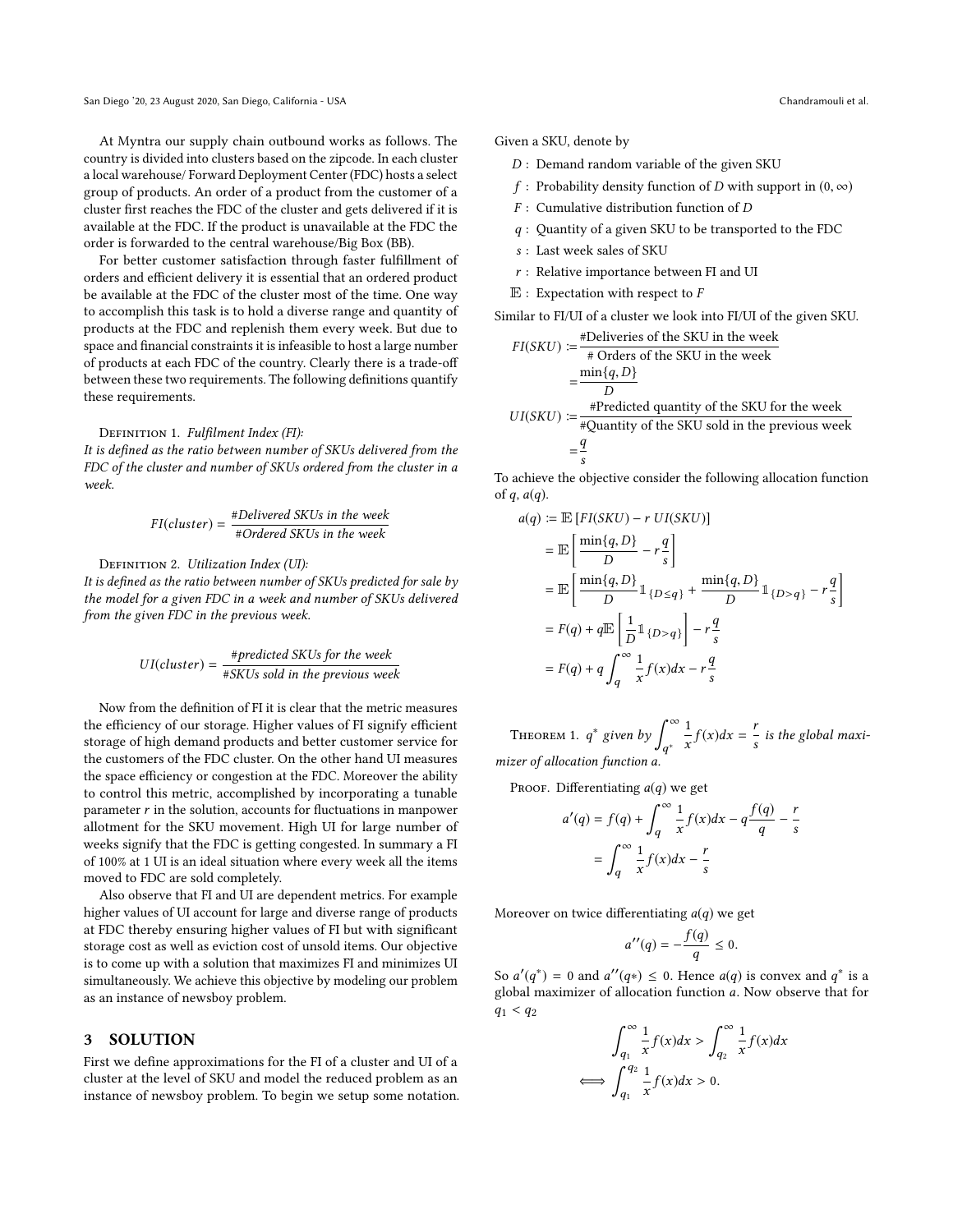Therefore  $a'(q)$  is strictly decreasing function of q. Hence  $a'(q) = 0$ <br>has a unique solution. So  $a^*$  is the unique global maximizer of the has a unique solution. So  $q^*$  is the unique global maximizer of the allocation function allocation function.

Motivated by [\[10\]](#page-3-1), we employ the following heuristics as the demand of a SKU in the case of fashion e-commerce is a discrete distribution. We assume that each SKU follows a Poisson distribution. Therefore

$$
\int_{q}^{\infty} \frac{1}{x} f(x) dx \approx \sum_{k \ge q} \frac{1}{k} e^{-\lambda} \frac{\lambda^{k}}{k!}
$$

$$
\approx \frac{1}{\lambda} \sum_{k \ge q} e^{-\lambda} \frac{\lambda^{k+1}}{(k+1)!}
$$

$$
= \frac{1 - F_{\text{Poisson}}(q)}{\lambda}
$$

where  $\lambda$  is the parameter of the Poisson distribution. With this hauristics we obtain the solution heuristics we obtain the solution

$$
q^* = F_{\text{Poisson}}^{-1}(1 - \frac{\lambda r}{s})
$$

# <span id="page-2-7"></span>4 ALGORITHM

<span id="page-2-5"></span>Algorithm 1 SKU allocation algorithm

Input: Historic weekly sales of each SKU Output: Quantity to allocate for each SKU

1: procedure ALLOCATE:

2: for each SKU do

3: Estimate the parameter of  $F_{\text{Poisson}}$  for the SKU utilizing historic weekly sales of the SKU.

4: Evaluate 
$$
q_{SKU}^* = F_{\text{Poisson}}^{-1} (1 - \frac{r_{\text{ASKU}}}{s_{SKU}})
$$
 for the SKU.  
5: return  $q_{SKU}^*$  for each SKU

Our algorithm obtains a cluster level demand distribution  $F_{\text{Poisson}}$ for each SKU by Maximum Likelihood Estimation (MLE) of the parameter of  $F_{\text{Poisson}}$  for the SKU. It is easy to see that the estimator  $\widehat{\lambda}_{\mathrm{SKU}}$  given by MLE is the mean of the historical weekly sale samples

of the SKU at the cluster. Observe that  $F_{\text{Poisson}}^{-1}\left(1-\frac{r\widehat{\lambda}_{\text{SKU}}}{s_{\text{SKU}}}\right)$  is well defined if and only if  $0 < \left(1 - \frac{r \widehat{\lambda}_{SKU}}{s_{SKU}}\right) \iff r \widehat{\lambda}_{SKU} < s_{SKU}$ . Hence there is a recommendation  $q_{\text{SKU}}^*$  for the SKU only under the condition that the last week sales, some is larger than the relative condition that the last week sales,  $s_{\text{SKU}}$ , is larger than the relative importance, r, times the mean of sales  $\lambda_{\rm SKU}$  of the SKU, a intuitive thing to do, and the quantity to recommend is obtained as a quantile

#### 5 EXPERIMENTS

of the demand distribution.

To evaluate and compare our algorithm we have extensively utilized the real world data available at Myntra.com. First we have chosen a target week for evaluation. Then for our algorithm [1](#page-2-5) based on newsboy problem we prepared the dataset as described below. Given a region/FDC/cluster (see Table [1\)](#page-3-6) and a SKU (see Figure [1\)](#page-2-6) on our

platform we obtained the weekly sales of the SKU in the region for the 9 weeks that precede the target week. As discussed earlier in Section [4](#page-2-7) we obtain the parameter of the Poisson demand distribution of the SKU in the cluster by maximum likelihood estimation. In our case the parameter estimate is the sample mean of the 9 weekly demand samples of the SKU. We then utilize the sample mean and weekly demand sample for the week that immediately precedes the target week, denoted  $\lambda_{SKU}$  and  $s_{SKU}$  respectively, and evaluate step 4 of the algorithm with the choice  $r = 0.1$  to obtain the quantity that maximizes our allocation objective funtion. We note that the parameter  $r$  allows us to trade FI for UI and vice-versa. It enables us to handle fluctuations in the implementation of the solution. The dependency of FI and UI on  $r$  is summarised in Table [1](#page-3-6) for a set of 12 FDCs.

We compared our algorithm with a regression based model that is an earlier production model and predicts the demand of a SKU at a cluster/FDC given features of the SKU. The regression model is an ARMAX time series model that utilizes cluster level as well as platform level features constructed from 14 week history of the SKU that precedes the target week and predicts the weekly demand of the target week. Table [3](#page-3-7) describes dominant features of the regression model.

We summarise our observations from the comparison of the methods here. As shown in Table [2,](#page-3-8) in almost all clusters chosen we see that both FI and UI see significant improvement over baseline method. We observe that the weekly sales data the precede the target week is also utilized (see Table [3\)](#page-3-7) in the benchmark algorithm. However the boost in performance, unlike in benchmark where the objective is mean square error, is a result of direct optimization of an objective that depends on FI and UI.

#### <span id="page-2-6"></span>Figure 1: Typical SKUs in our dataset



# 6 CONCLUSION

We have modeled our business problem as an instance of newsboy problem and solved it. Based on heuristic analysis of this solution we proposed a SKU allocation algorithm. We have compared and shown that our algorithm has superior business metrics compared to regression based benchmark.

#### **REFERENCES**

- <span id="page-2-2"></span>[1] Pao-Long Chang and Chin-Tsai Lin. 1991. On the effect of centralization on expected costs in a multi-location newsboy problem. Journal of the Operational Research Society 42, 11 (1991), 1025–1030.
- <span id="page-2-3"></span>[2] Miao-Sheng Chen and Chin-Tsai Lin. 1990. An example of disbenefits of centralized stocking. Journal of the Operational Research Society 41, 3 (1990), 259–262.
- <span id="page-2-0"></span>[3] Awi Federgruen and Aliza Heching. 1999. Combined pricing and inventory control under uncertainty. Operations research 47, 3 (1999), 454–475.
- <span id="page-2-4"></span>Aravind Govindarajan, Amitabh Sinha, and Joline Uichanco. 2017. Inventory optimization for fulfillment integration in omnichannel retailing. Ross School of Business Working Paper (2017).
- <span id="page-2-1"></span>[5] Hon-Shiang Lau and Amy Hing-Ling Lau. 1996. The newsstand problem: A capacitated multiple-product single-period inventory problem. European Journal of Operational Research 94 (1996), 29–42.